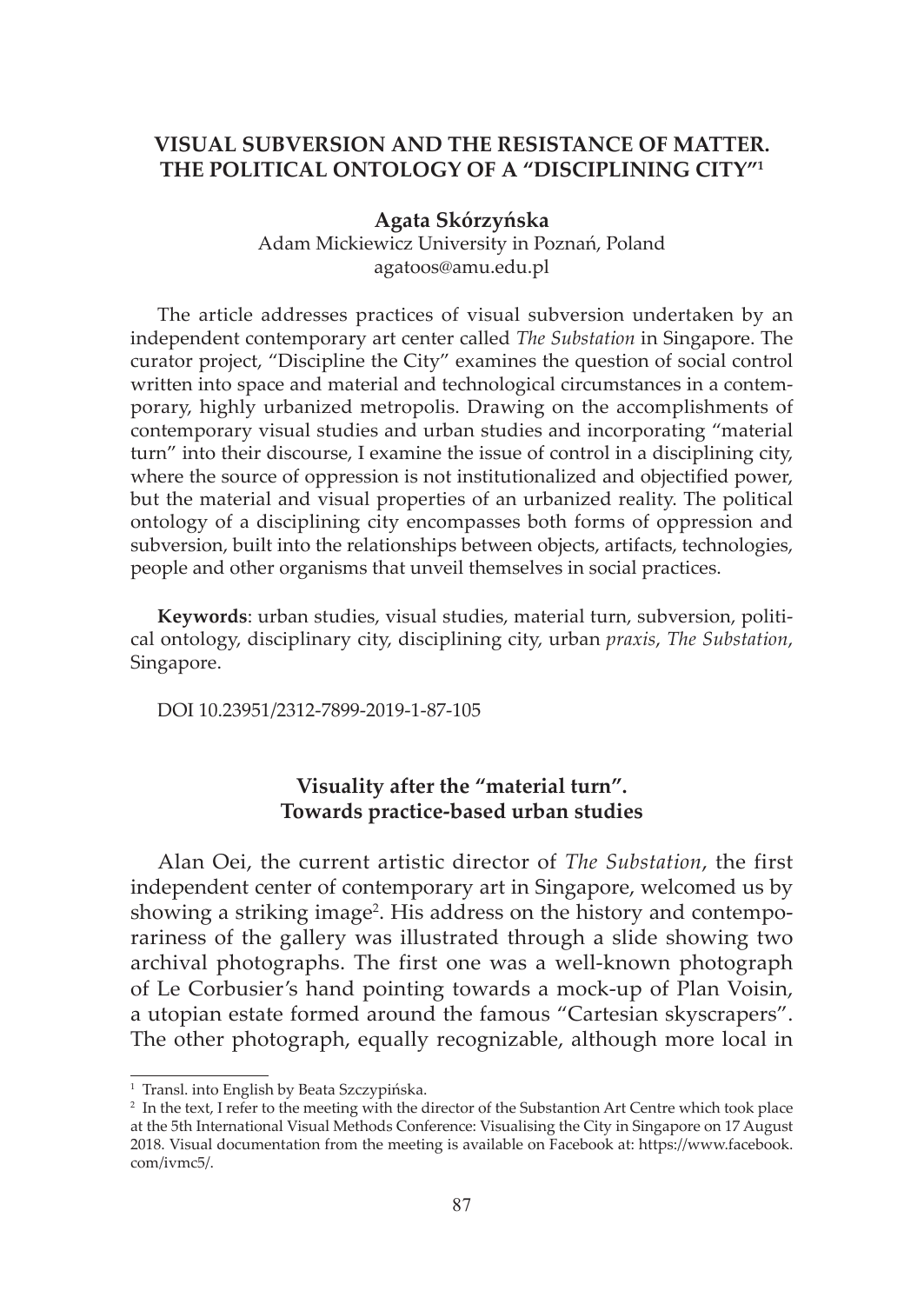character, was a photograph of Lee Kuan Yew, the founding father of Singapore, the first and longest serving Prime Minister of this city-state, and the leader of the People's Action Party – the ruling party since 1959; the man who drove a peninsula towards sovereign statehood, authored its official national ideology and became the chief architect of Singapore's urbanization. The Lee Kuan Yew in this photograph is not, however, a visionary without a face or an authoritarian divinity reaching toward its creation. The photograph depicts the leader dressed casually in the company of his then teenage son (today's Prime Minister of Singapore) on a construction site, surrounded by engineers and reporters. They are standing in sand, against a background of building machinery busily working away. The sources of Singapore's success differ from those known from western utopias. The Asian dream originated from individual sacrifice for the community, from hard work, and from building a real, not imagined city. This city would soon outperform more than one western (and non-western) metropolis. Like every global city, the modern Singapore is readily admired by many, filled with large-scale modernistic architecture in an urban climate that, as Jane M. Jacobs states, are "the big things" [Jacobs 2005]. However, the local origins and motivations for this version of urbanization were different than those in New York or Paris. High-rises did not tower over the current urban structures and fabric as icons of capitalistic success (office buildings) or leftist revolt (residential buildings). Singapore acquired this shape very quickly, nearly from scratch, from a colonial port surrounded by rural settlements (*kampongs*). It was developed not to cultivate western modernization, but to outdo it. Ultimately, it questions the colonial era and its unhealthy nostrums in the form of left-wing utopias (from "international style" socialism to Chinese communism). The Singaporean modernity was therefore superior, precisely because it was real, and this type of success is not born out of fantasy. And that is the official, ideological state interpretation of this photograph.

In this article, I would like to address the visual practices of subversion carried out by *The Substation*, with particular emphasis on "Discipline the City", one of the curator projects exhibited in the gallery in 2017. This exhibition was curated by Alan Oei and Joshua Comaroff3 and focused on the question of control derived from contemporary and

<sup>3</sup> A detailed description of all elements of the project is vailable at: https://static1.squarespace.com/ static/56fcaa737da24fa2afc22beb/t/5a4f4ba4652dea1f601c531b/1515146244209/01+The+Substation+ presents+Discipline+the+City\_Media+Release+10+Aug+2017.pdf and on the website of The Substation: www.substation.org.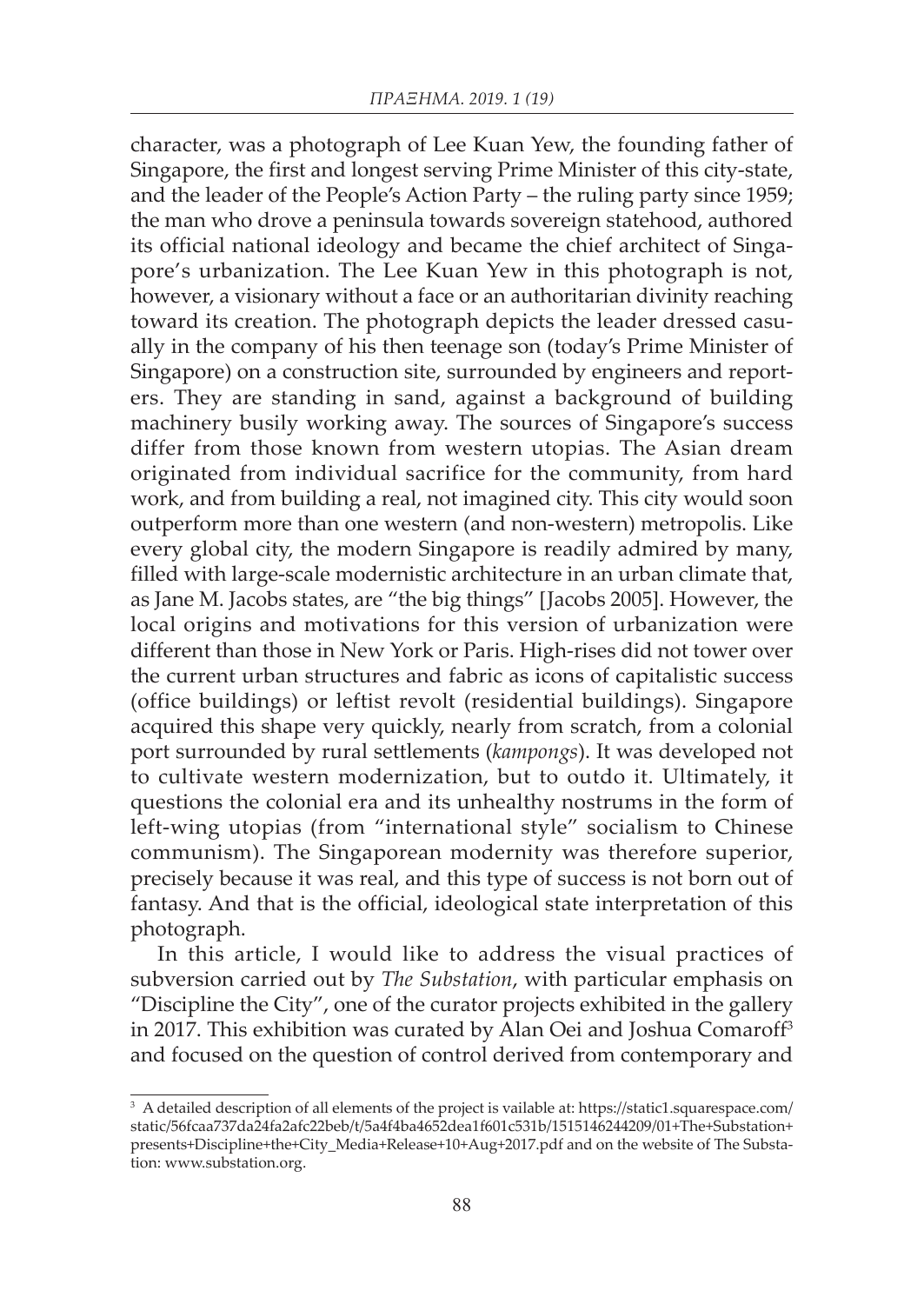advanced hyper-urbanization. As the organizers of the exhibition wrote: "The city wears you out. Constantly assaulted by ERP gantries, pavement studs, placebo buttons and open plazas that masquerade as public space, the citizen discerns just how expensive and exclusive the city can be. Everyone knows exactly where he or she should be. Discipline the City is a response to the question of control, access, and politics of space"4 .

It is no coincidence that this project was realized in Singapore, and the undertaking, in organizational and substantive terms, was initiated by *The Substation*. Neither is it a coincidence that the title of the exhibition derives from a key principle in Michele Foucault's philosophy. Before we address these matters, let us first focus on certain elementary issues defining the methodological and theoretical framework of this text. Indeed, the "Discipline the City" project casts specific light on the problem of contemporary visual studies oriented on studying urban reality.

One of the challenges that contemporary visual studies is faced with is how to respond to postulates concerning a return to materiality, which are increasingly reported in contemporary humanities, and, in a broader scope, postulates to acquire a realistic perspective (in counterpoint to radical constructivism in postmodernist humanities). How to return to the concreteness of social reality in cultural studies? There is no need for elaborating on this theoretical reorientation, especially because there has been an ongoing discussion on this issue for some time now, and the main arguments are well known. I have also reconstructed them elsewhere [Skórzyńska 2017, 162–197]. Nevertheless, two facts are important. An interest in materiality has refreshed the prospects of visual studies, by tackling the issue of the status of images in contemporary culture in a new way. At the same time, this represents a common denominator of studies on visuality and the city. Let us briefly address each of these issues.

Gillian Rose, author of one of the most widely read handbooks on the methodology of visual studies, belongs to a group of researchers who, recently, have eagerly tended to the relationships between the visual and the material. In the collective work, *Visuality/Materiality. Images, Objects and Practices*, edited by Dyvia P. Tolia-Kelly in 2012, Rose directed readers mainly towards the onto-epistemological consequences that a career of materiality in humanities imposes on this research field [Rose, Tolia-Kelly 2012]. One of the key solutions here is the focus on practice, where we move away from the iconic and semiotic properties

<sup>4</sup> See the website of "Discipline the City": http://www.disciplinethecity.sg.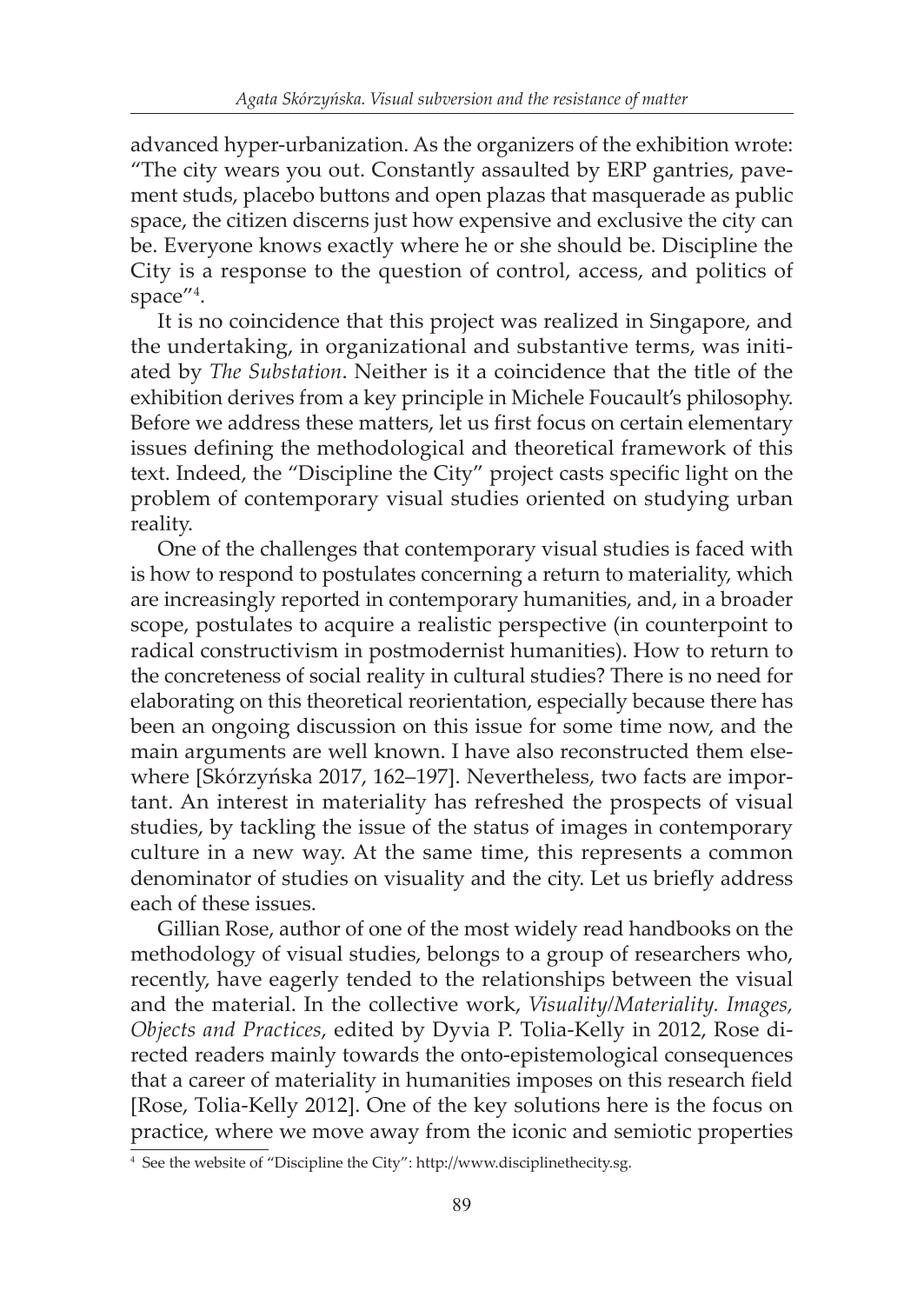of an image. The image (artistic, popular, media, etc.) ceases to be a relatively autonomous object of analysis; instead, social practices related to using images become the key. Of course, the postulate to focus on the active part of visuality is not entirely new; it constituted the essence of an iconic turn in the field. Researchers such as John Berger, Hal Foster or W. T. Mitchell, for decades, encouraged us to focus on ways of seeing, the cultural conditioning of visuality, and the social circulation of images, and to not only focus on what is seen [Berger 1972; Foster 1988; Mitchell 1994; Dziamski 2016, 12; Zydorowicz 2018, 38–41]. A shift from the image as a passive object of seeing to visuality as a space of practice was also the predominant direction in the development of German cultural Bildwissenschaften, perfectly reconstructed in Poland by Karolina Charewicz-Jakubowska [Charwicz-Jakubowska 2016]. It is important to note that Rose's proposal takes into consideration the notion of practice and the resulting, new ontology of a social and cultural reality. What we shift to, in this case, is something we can describe as social visualizing practices. And visual practices, as groups of activities, always take place in space and are related to our corporeality, activity, and interrelations with other people, organisms and objects, which consequently means they are inexorably intertwined with the material aspects of the reality in which we address them. What I am referring to here is, therefore, not the visual representations of materiality, but the co-shaping of the reality by a combination of visual and material factors. The declarations of the authors of the book to focus scientific research on the dynamics of these social and cultural practices are articulated in a tone resembling a manifesto. In the introduction entitled *Visuality/Materiality: Introducing a Manifesto for Practice*, we read: "Practice is what humans do with things. Some of the effects of some of those doings is to make things visible in specific ways, or not, and this approach thus draws attention to the co-constitution of human subjectivities and the visual objects their practices create. This is somewhat different from enquiries based on looking, seeing, analyzing and writing text; instead, it considers the (geo)politics of embodied, material encounter and engagement" [Rose, Tolia-Kelly 2012, 3].

The second current theme that determines the specific methodological convergence of visual studies and urban studies refers to the very understanding of what a city is. I will not pay any more attention to this topic, as I have addressed it widely in my book. Two aspects, however, are worth highlighting.

First, a fair amount of attention is devoted today on the need to ponder what a city is in ontological terms. Different variants of neomateri-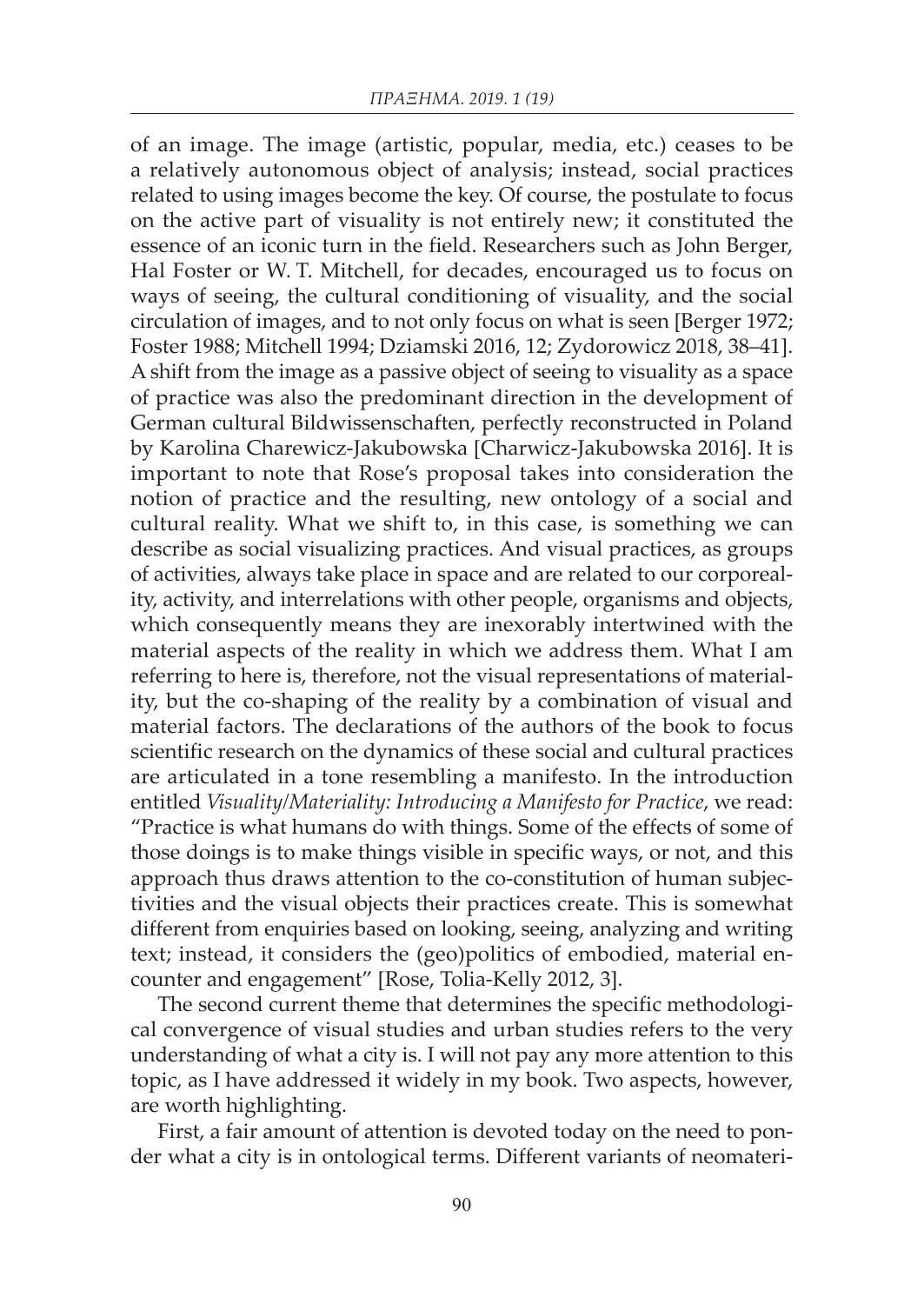alistic humanities draw our attention to the ahierarchical and flat nature of urban reality, produced as a result of the agency of a multi-source origin [Skórzyńska 2017, 162–197]. Based on this approach, an urban reality is no more produced only by people and their systems of meanings via the use of passive matter, but also by complex networks of material (natural and technological) objects, living organisms, images, and ideas, etc. Thanks to research, such as that done by Nigel Thrift, Ash Amin, Ignacio Farias and Colin McFarlane, the concept of a city as a complex assemblage of human and non-human, material and mental, and concrete and imagined factors has been popularized [Amin, Thrift 2002; Farias, Bender 2010; McFarlane 2011]. In my aforementioned book, I have suggested referring not to a city but to *an urbanized reality*, or, more precisely, a complex but flat system of relations [Skórzyńska 2017, 55–64]. This conceptual resolution is determined by a) the scale of contemporary urbanization processes and their growing dependency on advanced technologies; b) blurring of the boundary between what is urban and non-urban; and, eventually, c) the status of the city itself. More concisely, the city that we grown accustomed to in humanities (particularly in the philosophy of culture), is simply a certain construct – a notion, an ideal type, a concept – historically developed, and, importantly, rooted mainly in the mental structures of western culture. By living in certain spaces, we do not experience "cities" (that is notions overbuilt over a certain material space), but a reality that is being transformed by various processes: building, dwelling, moving, producing and consuming, everyday interactions, play or work, or biological reproduction, etc. Observing the "urbanized reality" rather than the "city" itself is a proposal to restrain idealism and constructivism in the humanities, ontologize our imagination and "situate" our studies in the circumstances of a specific fragment of reality [Nowak 2016; Harraway 1988; Skórzyńska 2017]. As there is no one, ahistorical and aterritorial model of urbanity, there is no universal idea of a city that would allow us to easily compare New York and Singapore, Paris and Tokyo, or Delhi and Montreal. On the level of a flat, assemblage urbanized reality we can, however, compare various practices of generating and transforming space, materiality or social relationships. Thus, we can, without any risk of universalism or essentialism, observe today's contemporary life of the urbanized type on a comparative scale, because this form of life is truly becoming dominant in the world. Although this text is actually a case study, the approach proposed here is open to the comparative approach, and aware of preestablished categorizations and habits of reasoning.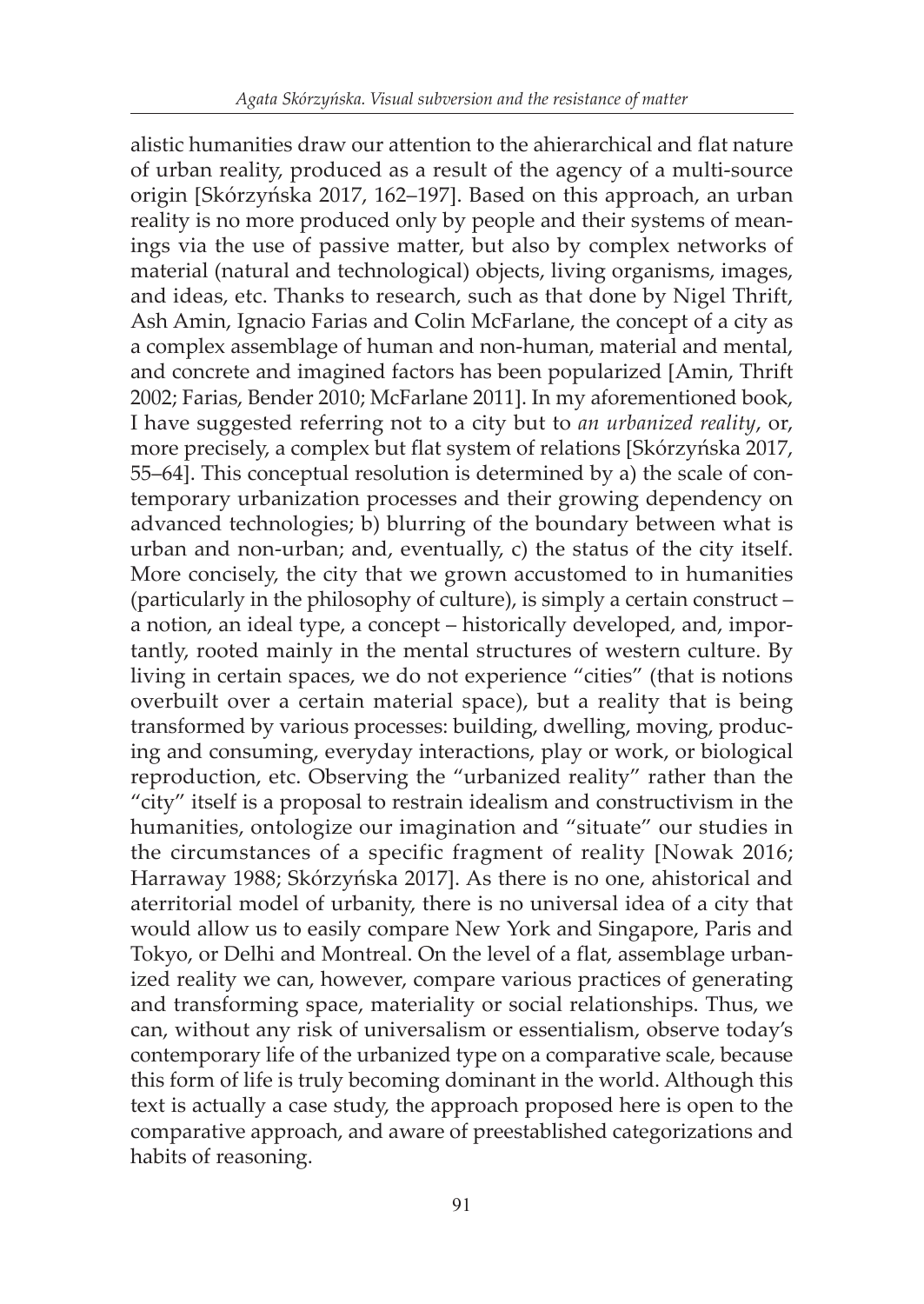Second, it is the ontological "flattening" of urban reality that causes the recurrence of the category of *praxis* or practice [Skórzyńska 2017, 42–55]. As far as we are able to imagine and speculate on the city as a notion, we experience urbanized reality only as a total *nexus* of practices constituting temporary, dynamic "arrangements of people, artefacts, objects", other organisms, technologies, or meanings, etc. – which I have shown by referring to Theodore R. Schatzki's theory of practice [Schatzki 1996; Schatzki 2002; Schatzki et al. 2001; Skórzyńska 2017, 53–55].

But what do we get from this interest in practices in contemporary studies on cities? Using the visual and material practices of control and subversion analyzed in this text as an example, I will attempt to show the elementary benefit of this approach. First, it facilitates the analysis of a specific form of urbanized life in its specificity and location. This is important when it comes to Asian cities, because it helps avoid a universalizing view that imposes upon a specific form of urbanized reality valorization and criteria rooted in my own Central European experience. Although this rather peripheral view directed towards a global metropolis cannot be burdened with the sin of neocolonialism, it can, nevertheless, remain misleading. My local understanding of power, control and subversion can be totally different from the experience of the inhabitants of the Lion City. To reemphasize, we cannot experience such phenomena as the city, power, control, subversion, state, institutions, community, society or art differently than through situated, embodied, material practices. Idealization and abstraction are the main procedures of western philosophy, which outside this cultural circle may be of limited use.

# **Political ontology of "urbanized reality". Disciplinary or disciplining?**

The intention of the creators of the "Discipline the City" project was to demonstrate how the organization of urban space in material, visual and information terms generates a strong control over our behaviors; the way we move, the positions our body takes in space, rules concerning relationships with others. It is a level on which our mind, body and senses enter into everyday, active contact with elements of technological infrastructure, with material circumstances of space, and, especially today, also with digital management systems invisible to our eyes. All this encompasses myriad elements – bright LED lines imposing the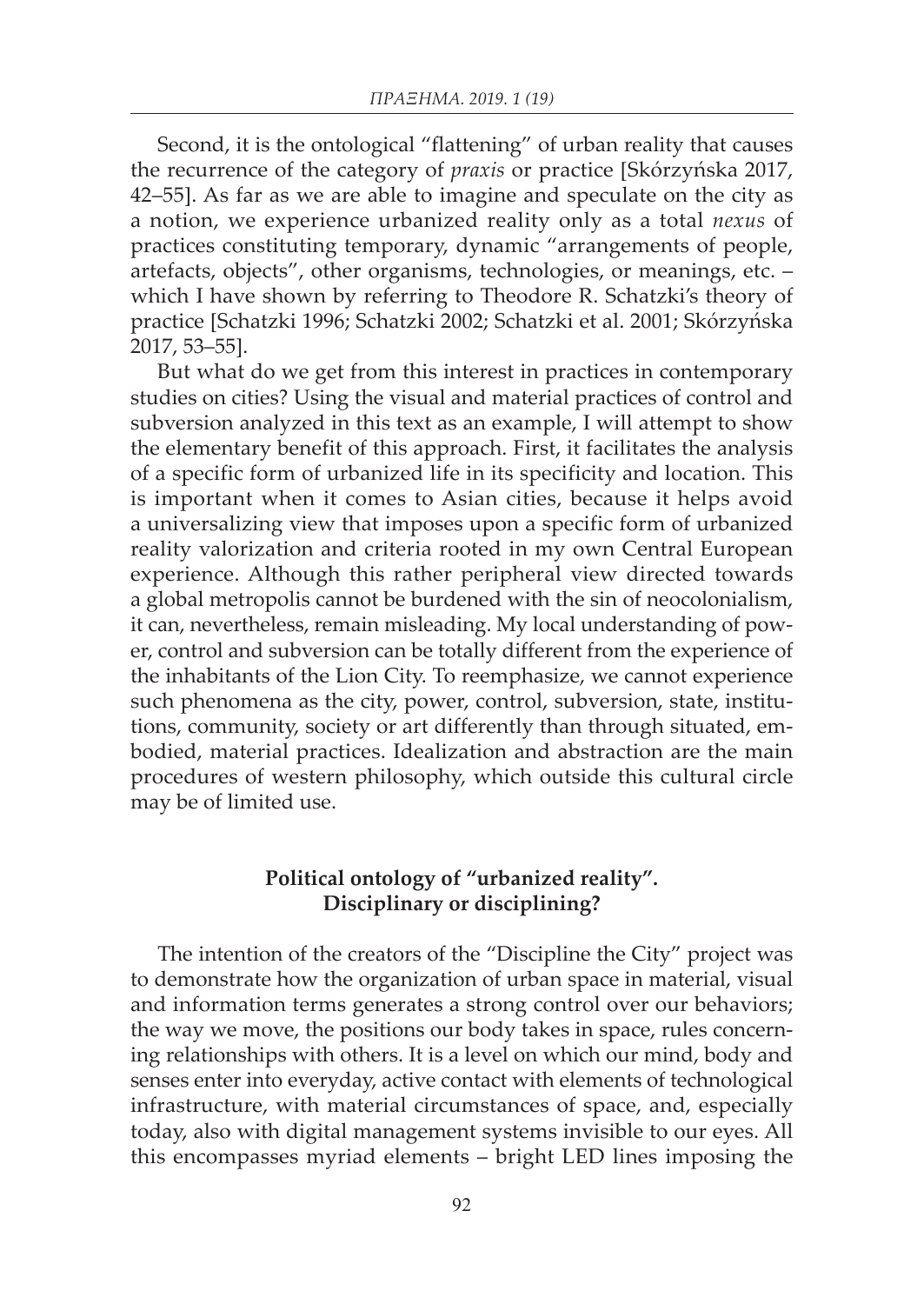direction in which to move in underground crossings or in the subway, metal poles with sensors controlling access to certain places, speed bumps and other impeding elements, moving walkways or escalators that determine the pace with which we move, surveillance cameras, infrared sensors, gates with chip readers and other devices that record and register our every activity, heat and movement detectors that are used to ration access to light, water and air, physical, sound and visual barriers limiting the access of homeless people, ethnic minorities, or nonaffluent minors or women. Such control technologies are well known in every large city. However, nowhere do we experience their effect so strongly as in Singapore, an exceptionally densely urbanized city, where the entire, current developmental policy is based on *smart city* and *smart nation* ideas that address aspects such as public management by using high-tech solutions<sup>5</sup> [Woo 2018]. This is where the integrated car traffic measuring system prevents traffic jams and smog in this multimillion metropolis (in a humid equatorial climate!), and the most popular means of transportation is a dense and functional Mass Rapid Transit (MRT) system. On the other hand, this is also a place where you are not allowed to throw away gum in public spaces, not allowed to sell it (because it can cause the malfunction of electronic devices, such as door sensors), not allowed to smoke outside a few strictly designated places (to keep the city clean, not out of concern for citizens' health), and are not allowed to board the train with durian, a fruit, because of its rather dreadful smell. Colorful signs on the platforms indicate where you can enter the car, and upon boarding you learn straight away that eating and drinking in the cars is forbidden, and you are additionally directed where to stand to avoid overcrowding. Ubiquitous infographics remind you on which side of the escalator to stand (left-hand traffic).

The "iconic education" of prohibition signs, messages and warnings is a constant reminder to residents and visitors that they are prohibited from making noise, gathering without permission, obstructing traffic, leaving objects unattended, walking on grass lawns, or littering. Alan Oei drew our attention to numerous parks, squares and playing fields where children and adults gathered to play rugby, practice tai chi or simply play. However, each of these collective activities are prescribed and strictly monitored by the authorities, such as the Housing and Development Board (HDB). Spontaneous, grassroots activities are not

<sup>5</sup> For example, see *Digital Government Blueprint* (Singapore) by Smart Nation Digital Government Group: https://www.smartnation.sg/docs/default-source/default-document-library/dgb\_booklet\_ june2018.pdf.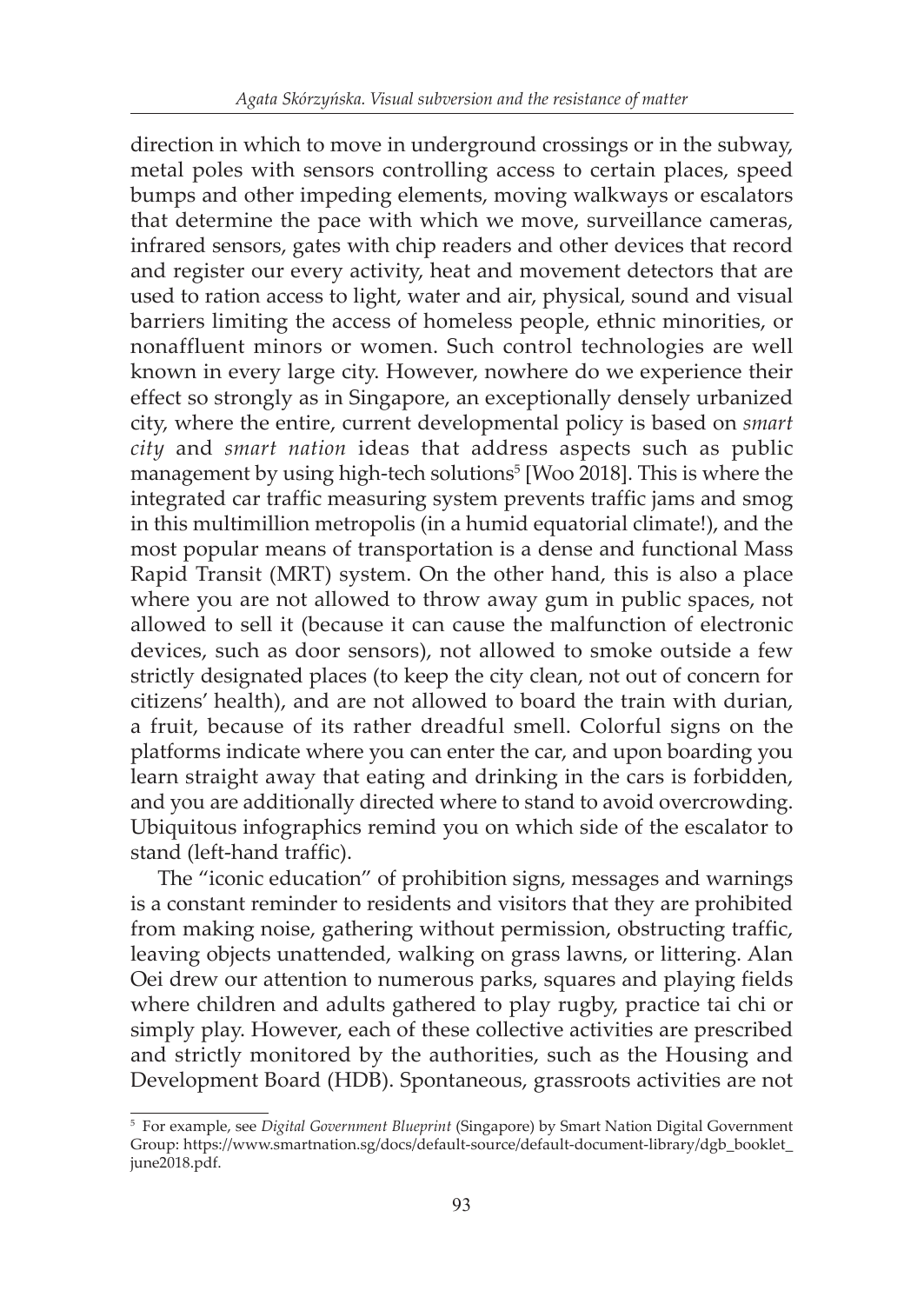allowed in public spaces. The official policy of "civilizing" inhabitants and visitors through the urban infosphere and iconosphere was also characteristic of Laavanya Kathiravelu and Junjia Ye, who expound on the idea of a "disciplinary society": "The city of Singapore has gained a reputation for being a strong disciplinary state. It is not just through its restrictive policies and laws that Singapore has taken on this dubious mantle but also in terms of the way public space is regulated and highly ordered" [Kathiravelu, Ye 2015, 57]. They further add that: "Signs and billboards are ubiquitous across the everyday material landscape of Singapore. Residents of HDB flats encounter them as soon as they step out of the private sphere of their home and walk to the lift lobby. This visual assault of sorts continues across the void deck with signs reminding residents and other users of the space not to litter, not to play ball games or use the space in an undesignated manner" [Kathiravelu, Ye 2015, 58].



Fig. 1. The Mass Rapid Transit (MRT) in Singapore. Photo by Marianna Michałowska

The city of Merlion has the lowest crime rate in the world, yet myriad messages on the subway constantly remind passengers to notify appropriate services about all potentially threatening situations. In particularly crowded, multi-ethnic places, police noticeboards display the number of crimes detected every day. It is here where taxies are used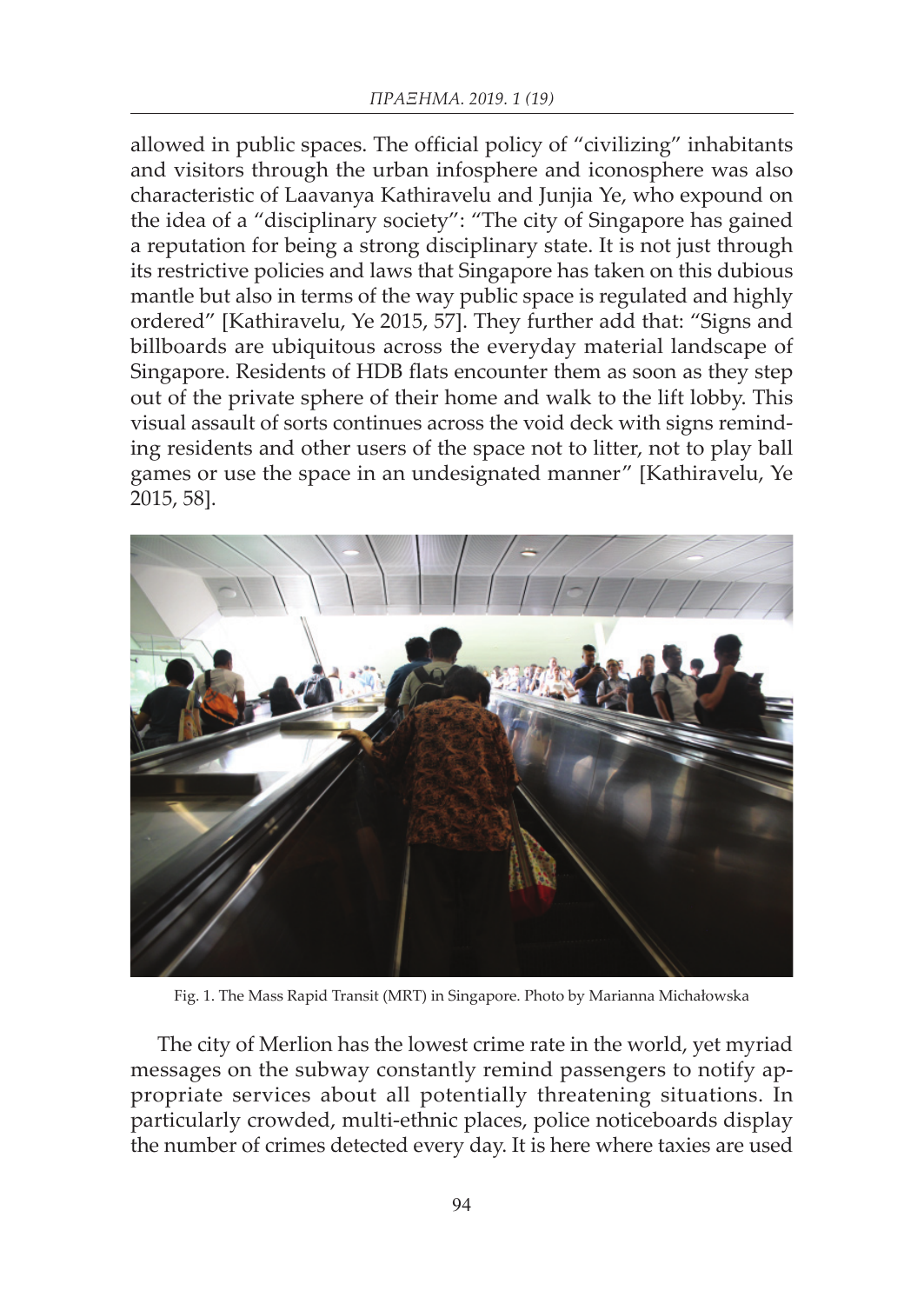to inform citizens that "low crime is not zero crime". Singapore is not a police state. Frankly speaking, it is difficult to find a policeman on the street. Ever-present monitoring, harsh fines (for which the metropolis has earned the nickname "*fine city*"), self-surveillance, as well as control of "colleagues" in public space, suffice [Kathiravelu, Ye 2015, 60]. In Singapore, the idea of smart management has entered into a unique marriage with strict morality and strongly standardized social order.



Fig. 2. Chinatown Crime Alert. Photo by Agata Skórzyńska

"Discipline the City" was a project composed of several different forms of activity, brought together by the main exhibition in *The Substation* premises, described by the organizers as an urban antimuseum. The exhibition presented "Stop the City...Revisited" by Stevphen Shukaitis, where the artist related anarcho-punk protests in London's City in 1983–1984 to contemporary resistance movements, including Occupy Wall Street. This is an important piece of work in one of the principal cities of global business, a city that has neither seen nor recorded a greater public protest throughout its history, a city where there is essentially no such concept as political opposition or resistance movements.

The main idea underlying the project was to visualize urban technologies of social control. The works thus refer to the material subordination tools inherent in the properties of dominating Singaporean modernistic architecture, such as edges, corridors, stairways and passages that force our body into unnatural positions – an absurd urban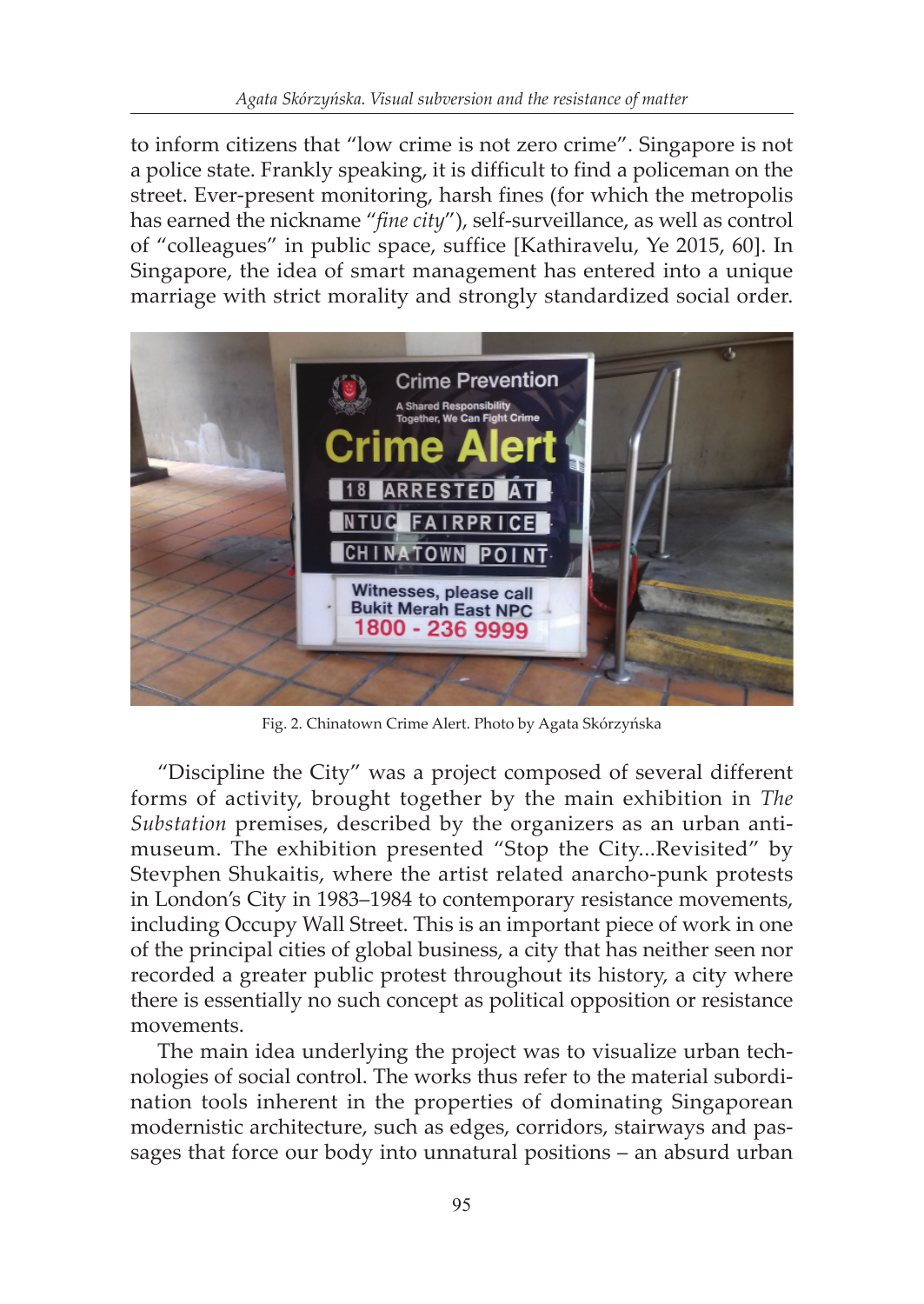choreography, as depicted in *Playground/Wonderland/Utopia* by Jiehui Avery Chen. Other works referred to digitalized space control systems, such as *Cities of Cores* by Calvin Chua, where the artist encourages us to look away from the urban "interface" – the spectacular face of Singapore – and take a closer look at the "hard core" of contemporary design, a city constituted by data, algorithms and supercomputing hardware. A direct reference to Singapore's history was the work by Tan Pin Pin, who confronted futuristic visions of the city's development from official propaganda with the personal experiences of its inhabitants<sup>6</sup>.

In addition to the exhibition, the project includes design workshops, public debates and several interventions within the city's space. All refer to post-punk esthetics and the promotion of an idea that essentially amounts to a Situationists *hijacking* (Fr. *détournement*) of the city, directly resulting from the history of this center of art. *The Substation* was established in a former power station at the beginning of the 1990s as an independent cultural center through the initiative of various cliques in and around the Singaporean punk scene and the LGBTQ movement. The latter movement is important, especially when one considers that Singapore is one of the few states where homosexuality is officially forbidden and penalized. Although the situation of independent art in Singapore at the beginning of the center's operation was not easy, as Alan Oei claimed during the meeting, today the center functions as a "safety vent" in conditions of relative tolerance and with the approval of authorities.

The project title, of course, makes a direct reference to discipline and is deeply rooted in Michele Foucault's philosophy, an intentional and somewhat subversive gambit. Indeed, his is one of most recognized continental philosophies of the second half of the  $20<sup>th</sup>$  century, and emancipating western ideology is not exactly a role model in Singapore, especially if it is the work of a homosexual philosopher. It is difficult not to notice the poignancy of this reference. The main motive of *Discipline and Punish* is the historical process of transformation: from a control regime based on physical violence and direct compulsion to a panoptic society

<sup>6</sup> In the media release of *Discipline the City* we read: "In contrast to the Singapore Story – a familiar tale of the city's transformation from fishing village to first world city – that is inscribed into the very physical architecture of our city, Tan charts a city in all of its contradictions, irony and minutiae. Eschewing spectacular skylines and prestige projects, she examines the city in its unwritten stories: people, rituals, infrastructure. In a city that is constantly erasing itself, our memories become unanchored and suspect": https://static1.squarespace.com/static/56fcaa737da24 fa2afc22beb/t/5a4f4ba4652dea1f601c531b/1515146244209/01+The+Substation+presents+Discipline+ the+City\_Media+Release+10+Aug+2017.pdf.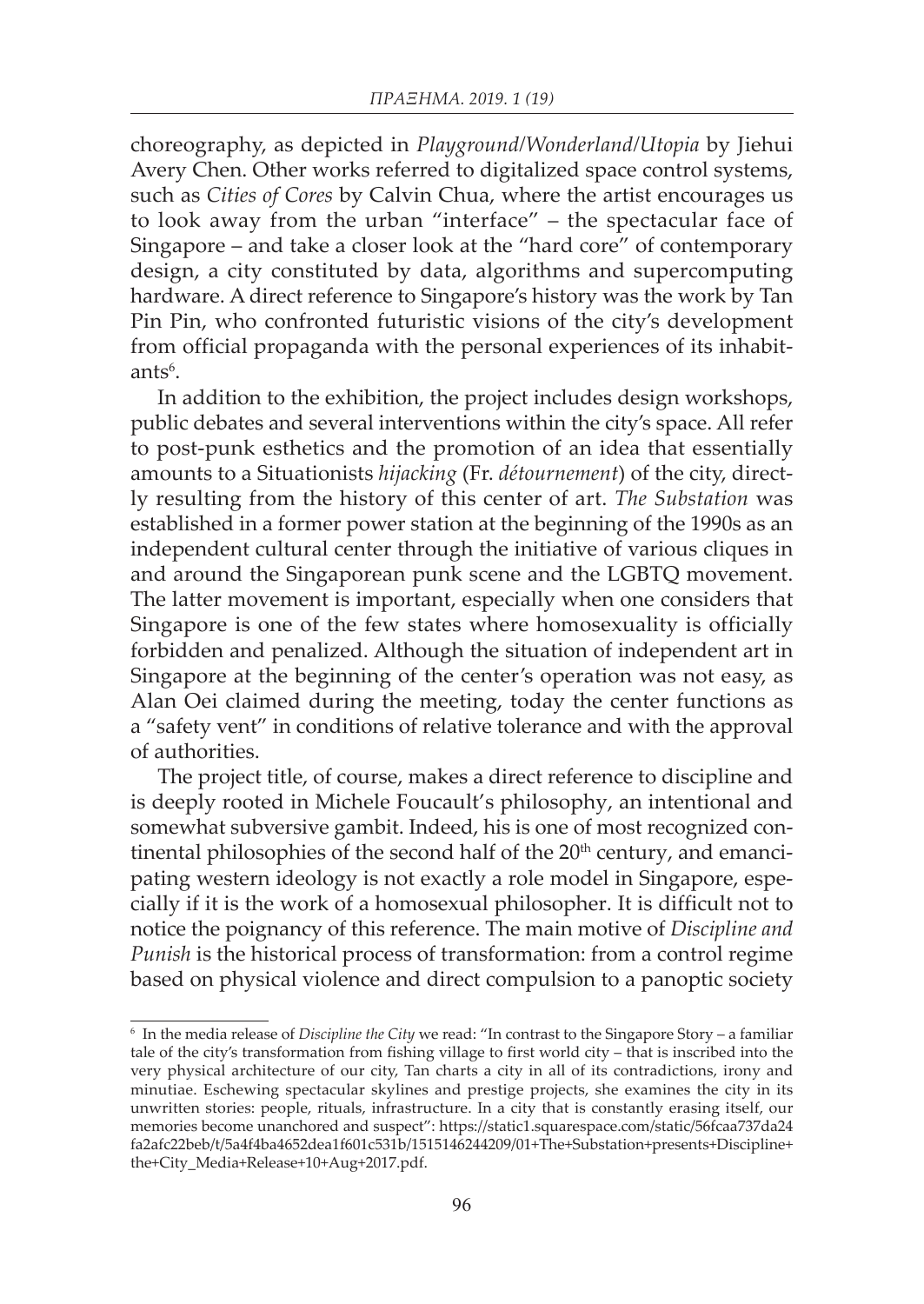where the sources of compulsion become immaterial, impersonal and invisible [Foucault 1995; Nahirny 2018]. The concept of modern discipline leads us toward understanding social control that is still imposed but at the same time deeply internalized by the controlled person, so the use of force is not needed. In a panopticon, we do not have to see the supervisor; it's enough that we are aware that he is "somewhere". But does this concept still apply to an urbanized reality? We know, even if it is from the only known project of its type by Bruno Latour, that contemporary, relational, multi-source control characteristic for urban circles is of an oligoptic, not panoptic nature [Latour 2005; Latour, Hermant 2006]. There are numerous centers that control contemporary cities – their transport, resources, waste management, information, and population, etc. – and they are both human and non-human, are strictly interrelated, and are continuously expanding. What is more, they cannot be reduced to an institutionalized political authority or sanctioned social norm. So, given the context of *The Substation* project, which metaphor is more apt, panopticon or oligopticon?

They both are, to a certain extent. In some sense, "Discipline the City" examines the question of discipline, capturing the specificity of a local situation against a global history of urban modernization and emphasizing the uniqueness of modern local experience. As a starting point, the project looks at the process of the transformation of control instruments in a manner similar to Foucault's conceptualization, but instead focuses on the effects of this process. It also takes on the advanced forms of managing our bodies and lives, the subject of Foucault's deliberations in his latter works. One aspect that may profoundly interest a western reader in the panoptic metaphor is who is the "invisible supervisor", who observes everyone from one point; however, in a Singaporean context, it is perhaps much more interesting is to see how the inhabitants and users of urban space become "apparatuses of self-discipline", acting in place of this invisible supervisor. Therefore, the question in Singapore is not who disciplines the city, but how the city disciplines us and whether we ourselves have, as a form of resistance, any tools to discipline it. Let's go back to the two photographs I cited in the beginning: Le Corbusier was a visionary without a face managing his utopia – I am the invisible supervisor. The great architect of Singapore, Lee Kwan Yew did not have a bird's-eye view of a mockup of the city – he actually built it. The rest was only a matter of a realized, materialized relation between buildings and bodies, while the social control and self-discipline of residents were inscribed into the material spatiality. In this sense, Foucault's perspective once again leads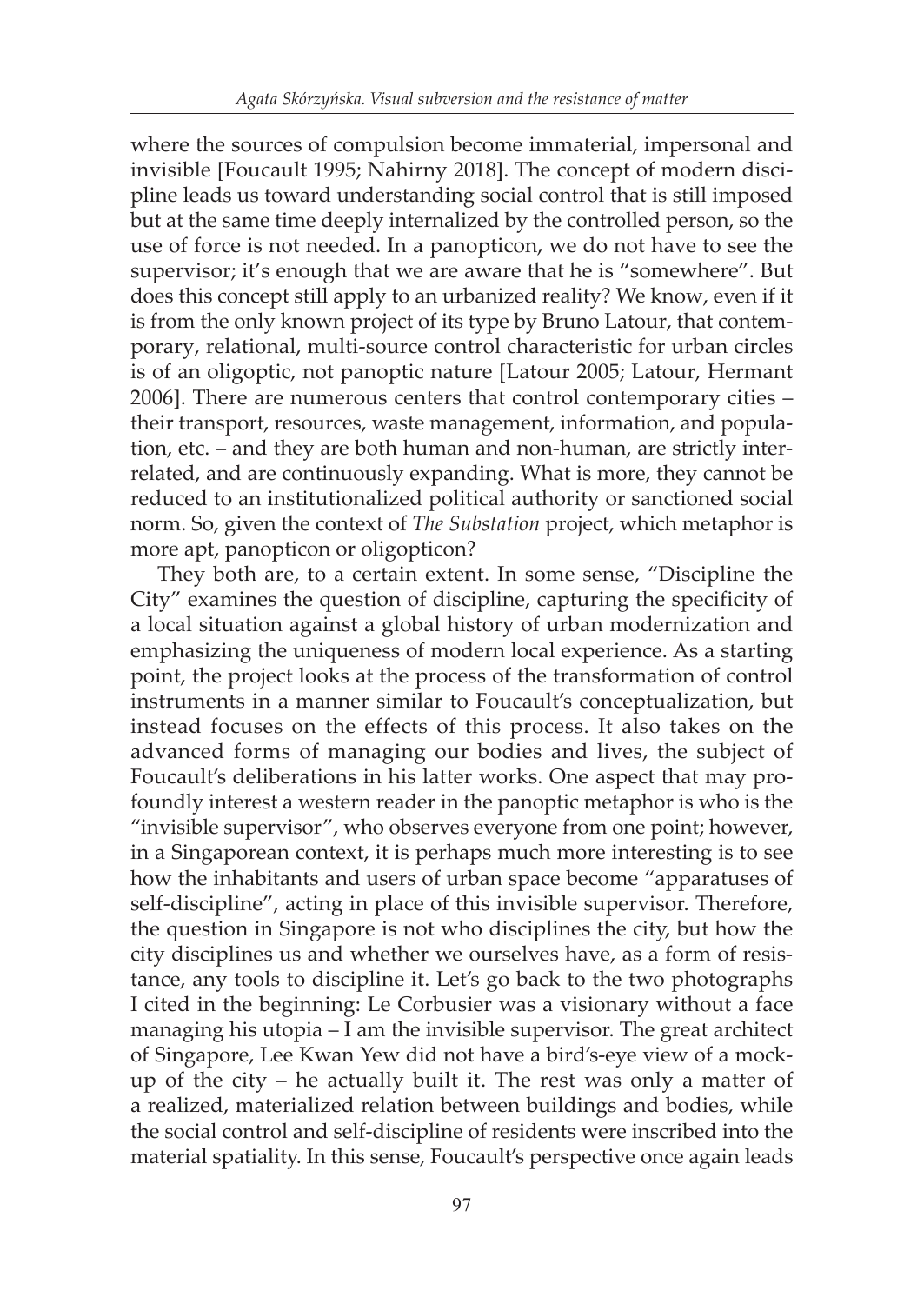us towards the category of practices undoubtedly essential for us to realize the subjectivity, embodiment and materialization of the social order, which is the main goal of all these practices. Foucault's philosophical optics was, as Paul Veyne recalled, a practical vision of history [Veyne 1997]. Events in history, including relations between power and subordination are not, therefore, exhausted in abstract ideas or social models of longevity and large scales. They take place in the form of material and embodied practices, including discursive practices – somebody does them [Falkowski 2014, 44]. Hence, in his work, Jiehui Avery Chen asks not about the city as a concept or idea in the minds of modernist architects and urbanists, but about our bodies and our lives in these buildings and between these buildings. But this is just the beginning of the story, as today, Singapore has become, in addition to *the core city* from the work of Calvin Chua, a city managed from numerous, dispersed centers, a city of data and algorithms. The icons of development in Singapore, which today has become a leader among global *smart cities*, are not just the modernistic high-rise estates, as in the days of Lee Kwan Yew, but smart solutions, integrating nature, technology and culture, such as the famous "techno-trees" from the Gardens by the Bay. In this case, we are dealing much more frequently with oligoptic, dispersed technologies for controlling space, resources and people, yet still representing elements of material and practical reality. They do exist and they do work; you can touch them; they affect us.



Fig. 3. Gardens by The Bay. Photo by Agata Skórzyńska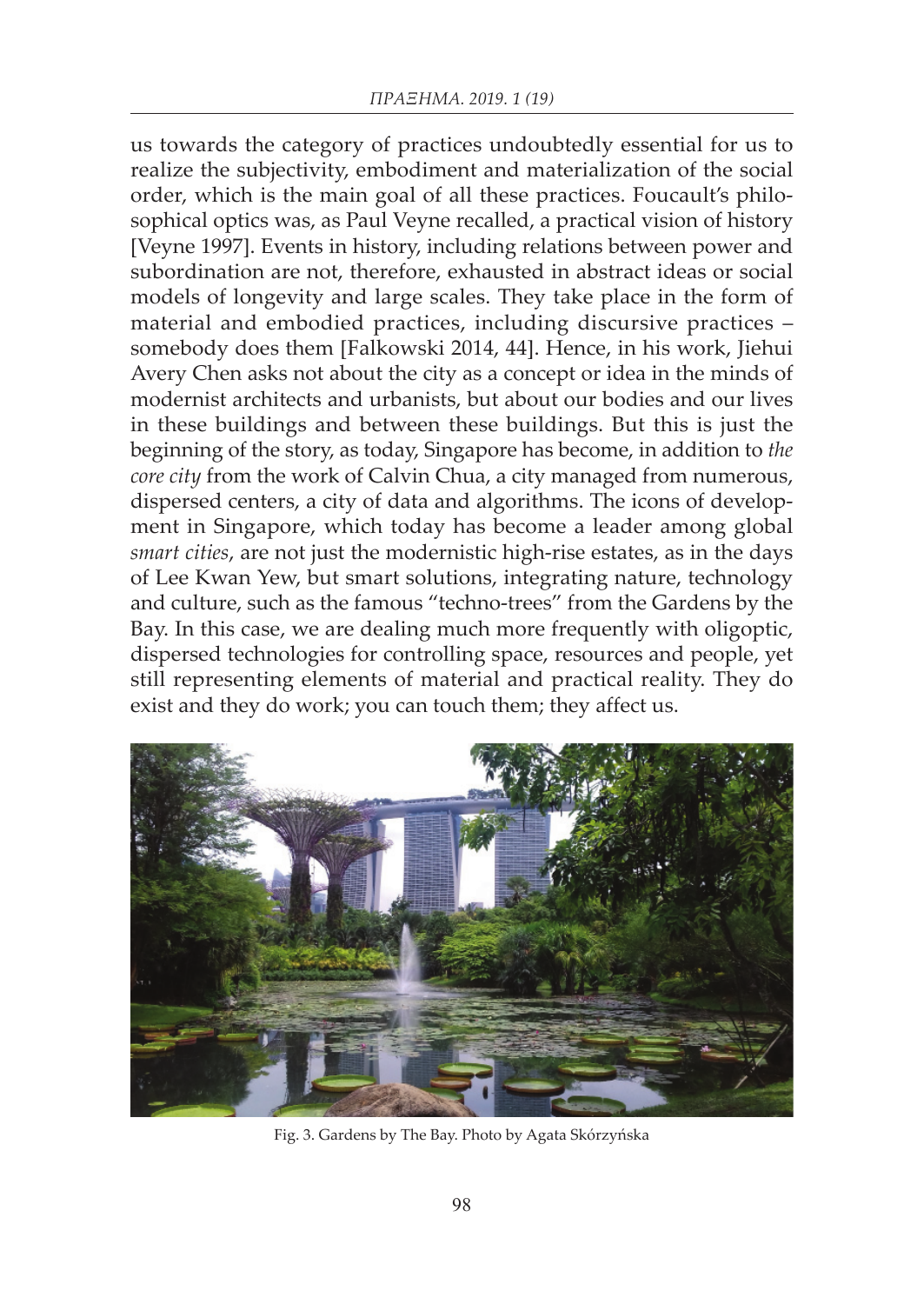The issue we are dealing with here can be satisfactorily resolved by a certain ontological intuition proposed by Anders Fogh Jensen [Jensen 2012; Jensen et al. 2016]. According to the author, it is worth rethinking the imaginarium of "a disciplinary society", one related to the Early Modern social order. Here, the inherent social organization instruments were institutionalized and hierarchical and their apt metaphors were Weber's "iron cage" and Taylor-Ford's production line [Jensen et al. 2016, Skórzyńska 2018]. Firstly, this is a model characteristic of western societies. Secondly, it dates back to 19<sup>th</sup> century industrial-type urbanization. It was thus conceived at that stage in the history of urbanization, a stage that was not experienced by the then colonized Singapore.

Instead of an idea of disciplinarity, according to Jensen, we should instead consider a new social ontology based on the notion of project management using decentralized instruments of control (exercised by many over many), both processual and dispersed. In organizational terms, "project societies", contrary to disciplinary societies, are based not on a subjective, hierarchical and decentralized authority, but on corporate (network or franchise) forms of managing collective activities. They require advanced self-discipline rather than personalized supervision [Jensen 2012]. In the western context, they are characteristic of the postindustrial and neoliberal phase in the development of capitalism. In Singapore, they can result strictly from the social model promoted there since the beginning of sovereign statehood and modern urbanization. For this ontological imagination, a more adequate source than the *iron cage* is Foucault's *governmentality* or Deleuze and Guattari's machine [Foucault 2007; Deleuze, Guattari 1987]. In terminological terms, the author's intuition would be well described by a differentiation between a disciplinary city and a disciplining city. In my opinion, it is this second type of organization of urbanized reality and social control that the "Discipline the City" project captured. It is worth it, however, to conclude this by asking about the context in which this project was delivered.

#### **Conclusion. Material and visual "contours of control"**

The political, economic and urban phenomenon that is Singapore represents a challenging concept to describe, and it is perhaps even more difficult for someone from the outside to grasp. After unsuccessful attempts to establish joint statehood with Malaysia in the mid 1950s, the People's Action Party and its leader, Lee Kuan Yew, ruled the peninsula, for better or worse, from 1959 onward. This group was made up by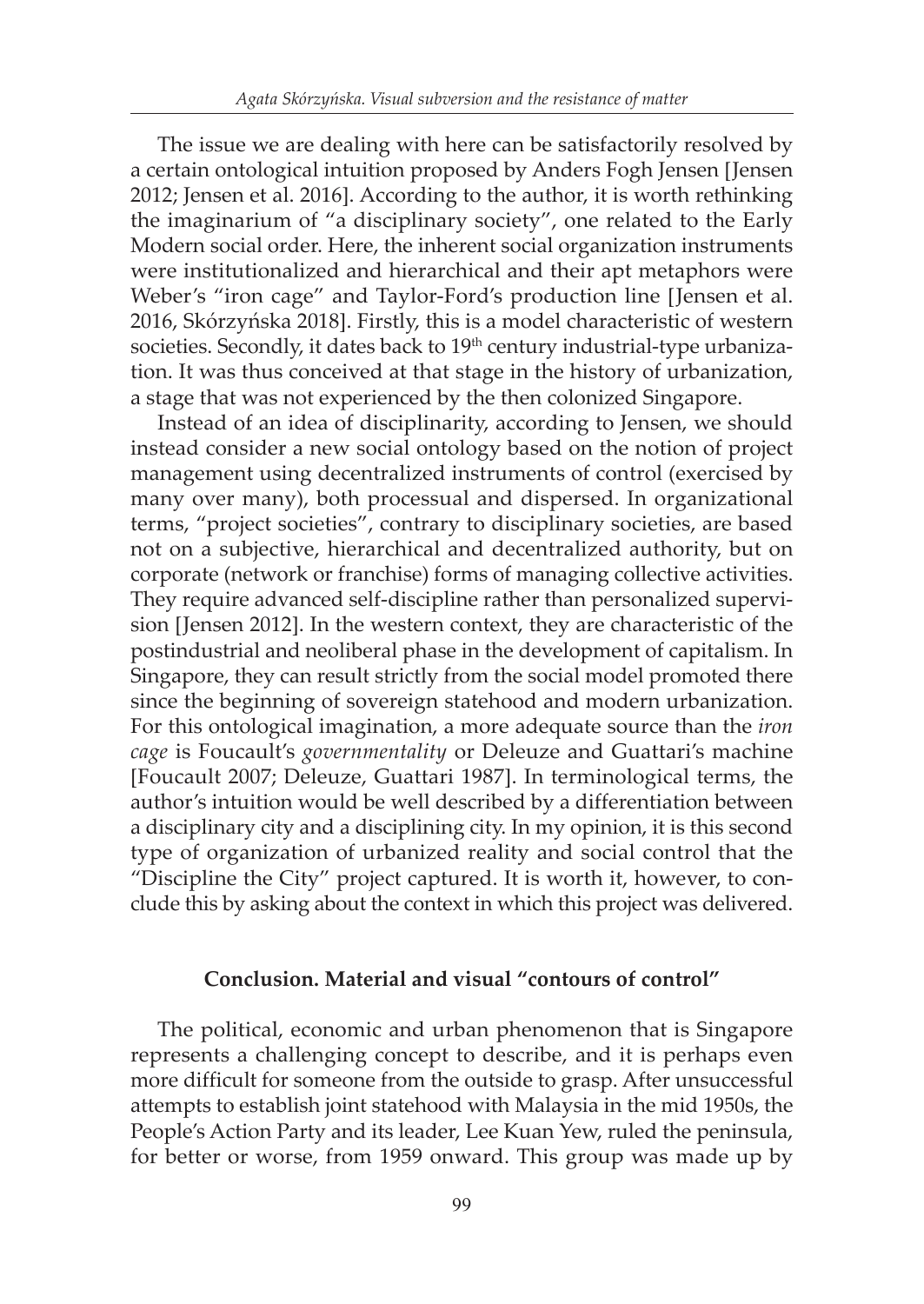a strong, anticolonial coalition that initially leaned left politically. With time, however, a more conservative faction, concentrated around the founding father, indomitably gained the upper hand [Chodkowska-Miszczuk, Wylon 2017, 11–14]. It started winning to such an extent that representatives of the Singaporean left were relegated to the level of dissidents, illegal political opposition or even a resistance movement. The People's Action Party owes its monopoly to a very simple tool, namely the prohibitively high fee candidates to the parliament have to pay, a fee that is irredeemable even if election campaigns are lost. The opposition, deprived of any viable financial means of subsistence, relatively quickly and peacefully, with little bloodshed, ceased being the opposition to the ruling party [Chodkowska-Miszczuk, Wylon 2017, 13–14]. The single-party system in Singapore, although providing for technical elements of parliamentary democracy, is thus generally referred to as a dictatorship. However, it has never represented a model comparable to any known political dictatorship in the world, if only because it has never been based on an extended apparatus of violence. The rulers of Singapore owe their success to an effective combination of craftily designed "real politiks" and a savvy ideology. To begin, Lee Kuan Yew's camp has built a model of meritocracy, which has effectively organized the entire social order along with establishing political rule in Singapore until this day [Kathiravelu, Ye 2015, 61]. Second, the building of a well-paid political elite that was not vulnerable to corruption, allowed authorities to establish socially acceptable relations with the business world – in a country nearly devoid of any natural resources and industry (apart from the petrochemical industry) – and to essentially guarantee economic growth [Chodkowska-Miszczuk, Wylon 2017, 13–14]. Singapore, the most important port city in the Asian region, rapidly became a capital of international trade and finance, and, over time, a mecca for innovation and high technologies. This project was supported by advanced and very rapid urbanization, transforming the port town into an icon of ultramodern architecture and design. In addition, this transformation was accompanied by an ideological package promoting a particular social vision.

A few elements of this package are contained in the "Asian values" established by Lee Kuan in the 1970s. The "Asian values" focused on the implementation of alternative, when compared to the colonial west, values, of which the most important were the ethos of knowledge, hard work and the primacy of community over the individual. As an antiwestern, and at the same time anti-leftist official state ideology, it could not reach back and borrow from the Protestant work ethic or from the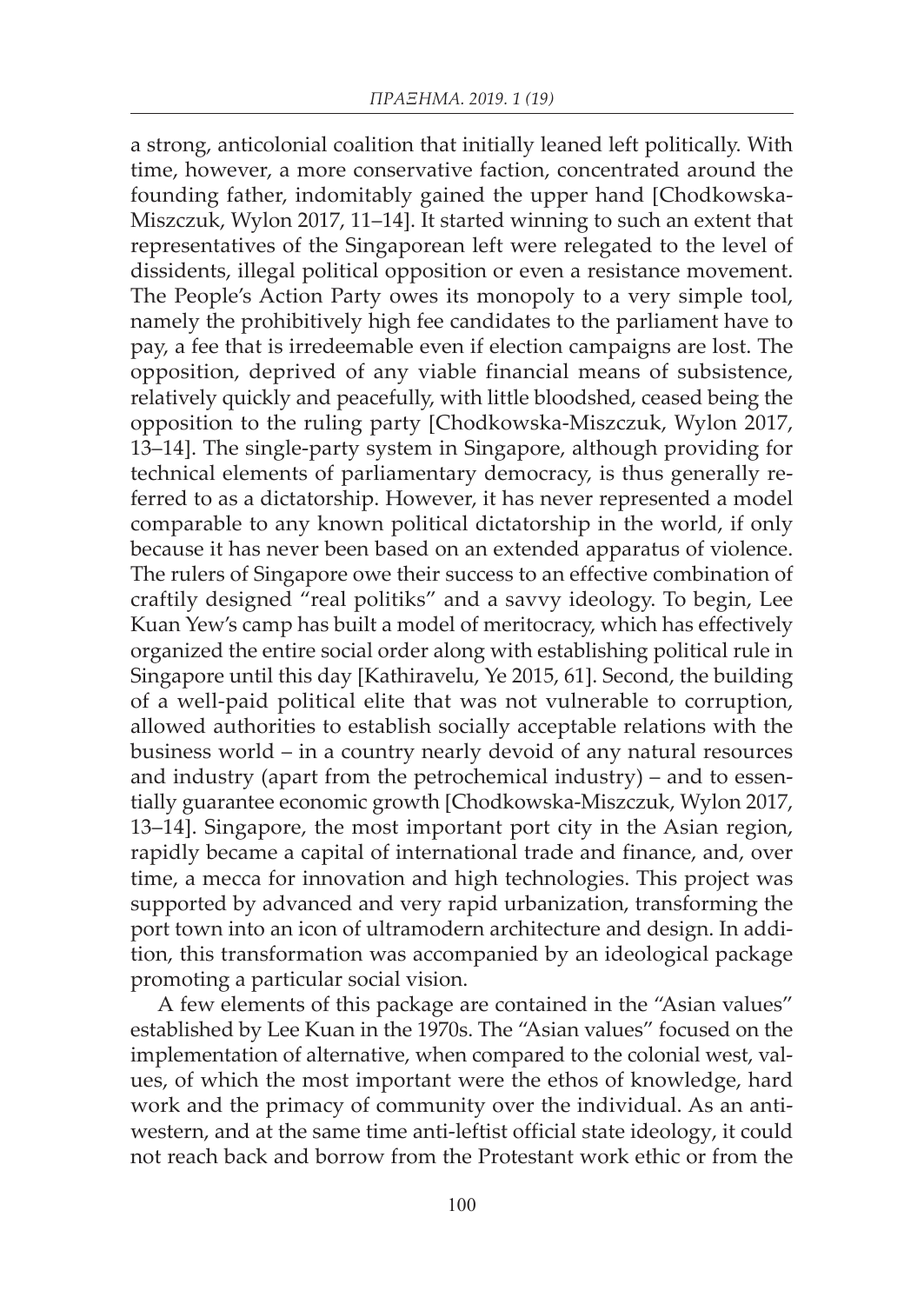revolutionary ideas of socialism or communism. Singapore, despite being dominated by a Chinese population of nearly 80 %, was also meant to be an alternative to the social model introduced by the Mao revolution in China. So, Lee Kuan Yew rooted the concepts of collectivism and dedication to the community in Confucianism, drawing on values that preserved the traditional models of family and community, and preserved a strict morality [Chodkowska-Miszczuk, Wylon: 2017, 19]. Another important goal of championing the "Asian values" was building a new Singaporean nation, especially considering the multiethnic population inhabiting the peninsula. Managing ethnic differences was one of the more difficult tasks for local authorities. An ideological variant is the official multicultural policy implemented according to the CMIO model (Chinese, Malays, Indians and "Others") [Vertovec 2015, 9; Kathiravelu, Ye 2015, 47-48], a model, according to Laavanya Kathiravelu and Junjia Ye, which serves the propagandistic purpose of masking the effects of old and new ethnic inequalities and specific social engineering instead of focusing on solving real multiethnic problems.

Contemporary Singapore is consequently a political and economic hybrid. While keeping up the appearance of a parliamentary system, it is, in fact, a single-party autocracy inclined towards nepotism. Open to global markets and world investments, it is also a capitalistic country with elements of a free-market economy and private property; however, the key sectors of social and economic development, such as housing, education, transport or certain branches of industry, remain under the total control of state authorities and their agencies [Chodkowska-Miszczuk, Wylon 2017, 24–29]. Although strong social control and the management of class and ethnic differences inclines authors, in their publications of contemporary inequalities, to describe Singapore as disciplinary, this control, as I've already mentioned, does not require, in fact, any direct means of coercion. On the contrary, the city-state makes exceptionally effective use of the elements of rigorist morality and the instruments of propaganda and public education, all maintained by a high quality of life, a formula that guarantees loyalty. Laavanya Kathiravelu and Junjia Ye have explicitly called this out as a carrot and stick philosophy [Kathiravelu, Ye 2015, 58]. Self-discipline, controlling others in public space, restricting personal freedom for the interests of the collective, disciplinary subordination to the street's "visual education" and restrictive laws is the price one has to pay for comfort, safety, no public rioting and the invisibility of poverty.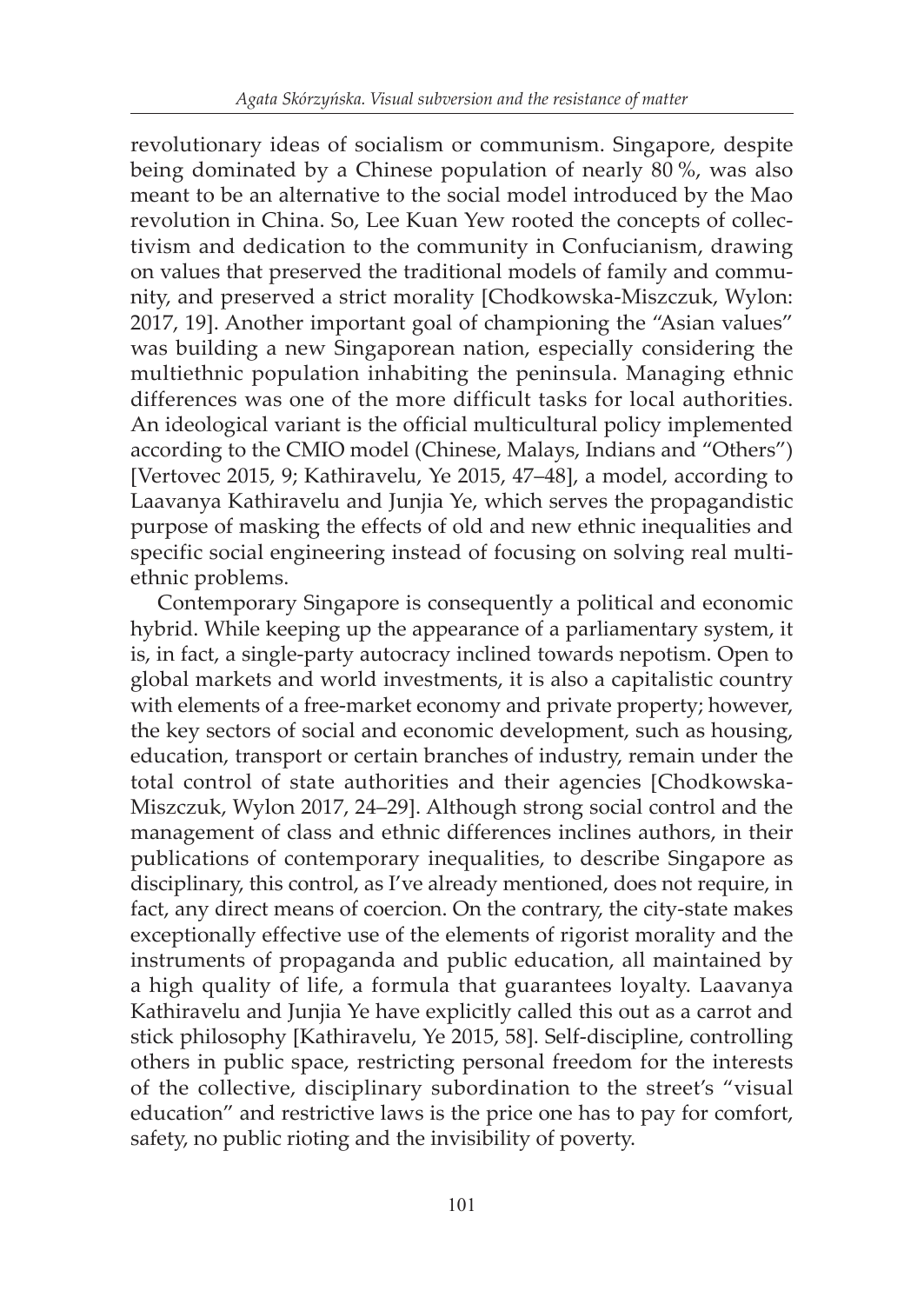The authors use the example of one of the newest residential districts in Singapore, Jurong West, inhabited mostly by new economic immigrants, to draw attention to how submissiveness towards authority and self-discipline are achieved by means of material and visual properties of urban space. Kathiravelu and Ye describe this phenomenon as "contours of control", a technique of spatial segregation and isolation, along with material and visual tools, for regulating everyday behaviors [Kathiravelu, Ye 2015, 57–61]. The techniques were used to manage old social diversities arising from the privileged status of the Chinese in comparison to Malays or Indians. But the contours of control are equally effective in managing inequalities driven by large labor migration in contemporary Singapore. Today, approximately 40 % of the population of the city-state is cheap labor, so-called *foreign workers* (contrary to *foreign talents*, who are conferred a completely different social status in the city), the result of both a demographic crisis (negative natural population growth), and the success the official model support high personal aspirations and improved quality of life (Singaporeans do not want to do housework or other service-type jobs). Aside from the differentiated living conditions different ethnic and social groups often experience, and the 'street education' addressed to various language groups that often stigmatizes minorities, the social policy of self-discipline and control exercised by all, is also supported through the officially promoted ethos of *gui ju* [Kathiravelu, Ye 2015, 64]. In Mandarin, this term means nothing more than "old residence" or "old dwelling". This phrase is more or less the equivalent of the European "salon culture", or the "old-money culture", or "patina", as opposed to *nouveaux riche*, if not for the fact that *gui ju* has no class, but a time-related undertow, where the criterion of time is important in understanding how one obtains resident status. This is important in a spatial and political organism with such a short history. *Gui ju* means being a well-settled, "civilized" inhabitant, implying that one has lived in the city for some time. Only "permanent" locals know how to behave, move, treat others, and talk. They know what is allowed and what is forbidden in this city. Singaporean authorities restrict the status of residents, making it dependent on their permanence of stay. Official statistics aside, the population in Singapore can be divided into citizens, permanent residents (PR) and others, including economic newcomers. *Gui ju* is a practiced ethics, targeted against newcomers. If one wants to live in this principal global metropolis, one must stick to the principles the metropolis demands from all of its inhabitants.

How can one oppose such omnipresent social control with no definite source? It is a control that does not result from power exercised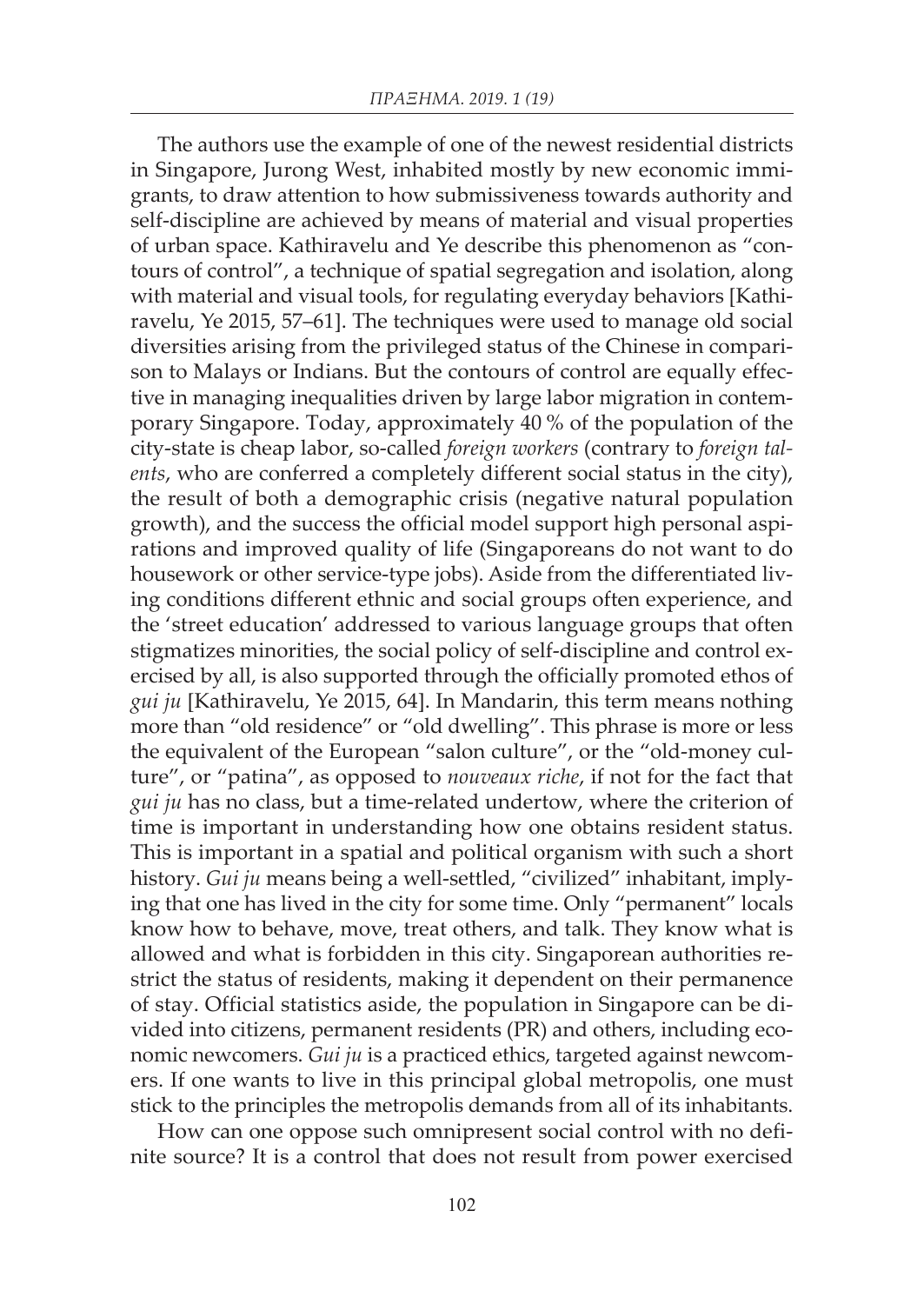through violence, but is instead written into the material and visual practices of designing, transforming and using urban space, evident in elements of infrastructure, in the colors employed, in handy devices, in iconography, and in the behaviors of passers-by, how they look, what they are wearing, and where they live. Are the subversive tactics of *The Substation*, which take art visuality and materiality of the urban critical design as instruments of opposition, able to expose and question the mechanism of this control? Not really. They are probably left with and thus assume the role of the *safety vent* referred to by Alan Oei. We must, however, remember that, in a metropolis which has never experienced any "right-to-the-city" type of revolt in its short history, where independent culture has been around for only thirty years, these intimate, macro-practices of subversion do indeed have significance. Evidently, it is comparably more difficult to fight the "comfortable oppression" of a safe and clean city that has won the global race to be first in the world, than to resist against "western" impersonal elites and capital.

# **REFERENCES**

- Amin, Thrift 2002 Amin A., Thrift N. Cities: Reimagining the urban. Cambridge, Oxford, Malden, 2002.
- Berger 1972 Berger J. Ways of seeing. London, 1972.
- Charewicz-Jakubowska 2016 Charewicz-Jakubowska K. Nimfa post/ post/moderna. Działania obrazów. Warszawa, 2016.
- Chodkowska-Miszczuk, Wylon 2017 Chodkowska-Miszczuk J., Wylon M. Fenomen Singapuru – perspektywa geopolityczna. *Przegląd Geopolityczny*. 2017. 22. P. 9–32.
- Deleuze, Guattari 1987 Deleuze G., Guattari F. A thousand plateaus. Transl. into English by B. Massumi. Minneapolis, 1987.
- Dziamski 2016 Dziamski G. Kulturoznawstwo, czyli wprowadzenie do kultury ponowoczesnej. Warszawa, 2016.
- Falkowski 2014 Falkowski T. Foucault. Historiozofia zdarzenia. Poznań, 2014.
- Farias, Bender 2010 Urban assemblages. How Actor-Network theory changes urban studies. Ed. by I. Farias, T. Bender. London, New York, 2010.
- Foster 1988 Foster H. Preface. *Vision and Visuality*. Ed. by H. Foster. Seattle, 1988.
- Foucault 1995 Foucault M. Discipline and Punish: The Birth of the Prison. Transl. into English by A. Sheridan. London, 1995.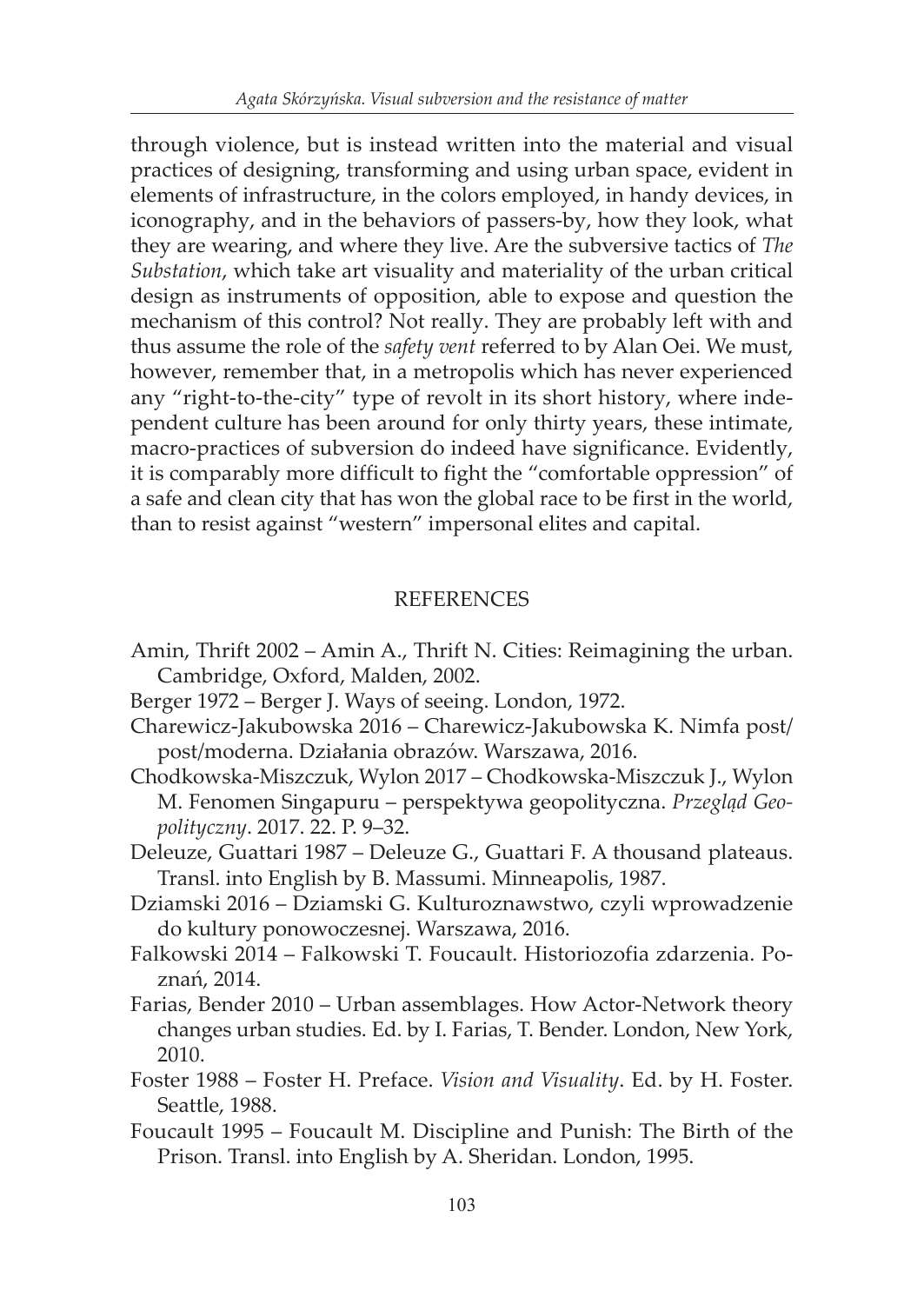- Foucault 2007 Foucault M. Security, Territory, Population. Lectures at the College De France, 1977–78. Ed. by A. I. Davidson. Transl. into English by G. Burchell. Houndmills, New York, 2007.
- Harraway 1988 Harraway D. Situated Knowledges: The Science Question in Feminism and the Privilege of Partial Perspective. *Feminist Studies*. 1988. 14. 3. P. 575–599.
- Jacobs 2005 Jacobs J. M. A geography of big things. *Institute of Geography Online Paper Series: GEO-009*. Edinburgh, 2005.
- Jensen 2012 Jensen A. F. The Project Society. Aarhus, 2012.
- Jensen et al. 2016 Jensen A. F., Thuesen Ch., Geraldi J. The projectification of everything: projects as a human condition. *Project Management Journal*. 2016. 47. 3. P. 21–34.
- Kathiravelu, Ye 2015 Kathiravelu L., Ye J. Jurong West, Singapore. *Diversities Old and New. Migration and Socio-Spatial Patterns in New York, Singapore and Johannesburg*. Ed. by S. Vertovec. Houndmills, New York, 2015. P. 45–66.
- Latour 2005 Latour B. Reassembling the Social: An Introduction to Actor-Network-Theory. Oxford, New York, 2005.
- Latour, Hermant 2006 Latour B., Hermant E. Paris: Invisible City. Transl. into English by L. Carey-Libbrecht. URL: www.bruno-latour. fr/sites/default/files/downloads/viii\_paris-city-gb.pdf.
- McFarlane 2011 McFarlane C. Learning the City: Knowledge and Translocal Assemblage. Malden, Oxford, Chicherster, 2011.
- Mitchell 1994 Mitchell T. W. Picture Theory: Essays on Verbal and Visual Representation. Chicago, 1994.
- Nahirny 2018 Nahirny R. Granice kontroli. Maszyneria władzy Jeremy Benthama. Warszawa, 2018.
- Nowak 2016 Nowak A. W. Wyobraźnia ontologiczna. Filozoficzna (re) konstrukcja fronetycznych nauk społecznych. Warszawa, 2016.
- Rose, Tolia-Kelly 2012 Visuality/Materiality: Images, Objects and Practices. Ed. by G. Rose, D. P. Tolia-Kelly. Farnham, Burlington, 2012.
- Schatzki 1996 Schatzki T. R. Social Practices: A Wittgensteinian Approach to Human Activity and the Social. New York, 1996.
- Schatzki 2002 Schatzki T. R. The Site of the Social: A Philosophical Account of the Constitution of Social Life and Change. The Pennsylvania State University Press, 2002.
- Schatzki et al. 2001 The Practice Turn in Contemporary Theory. Ed. by T. R. Schatzki, K. Knorr-Cetina, E. von Savigny. London, New York, 2001.
- Skórzyńska 2017 Skórzyńska A. Praxis i miasto. Ćwiczenie z kulturowych badań angażujących. Warszawa, 2017.